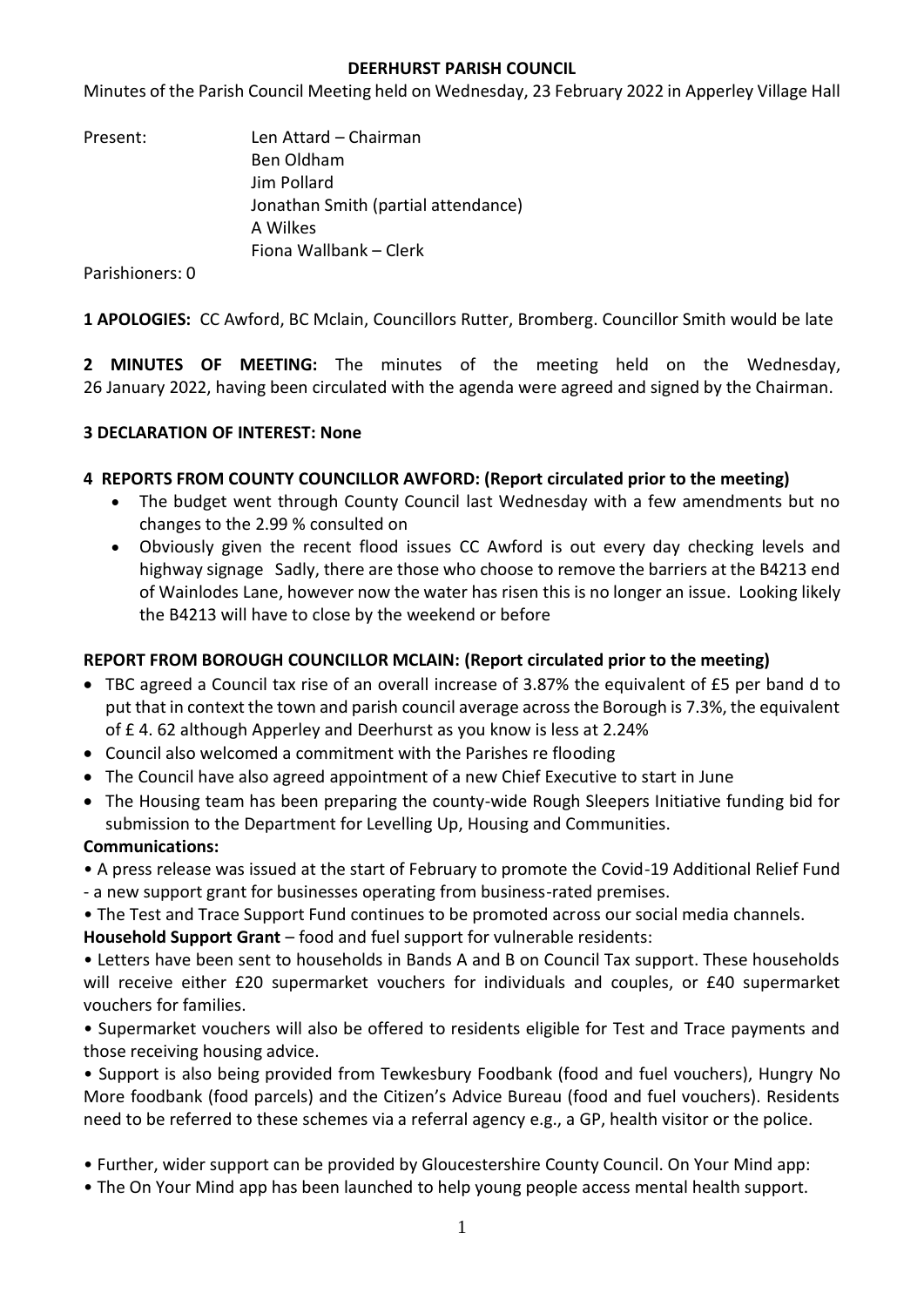# **Welcome Back Fund:**

• Promotional work to support a safe return to high-street shopping continues. The campaign - which focuses on a new brand incorporating the slogan 'Re-discover Local' - includes regular social media posts, publicity films, and promotional literature and handouts.

• Other work includes events/markets, deep cleans of the three retail centres in Tewkesbury, Bishop's Cleeve and Winchcombe, and training for businesses.

• The fund is to be spent by the end of March 2022.

# **Growth Hub:**

• The number of people calling into the hub to receive business advice and support continues to increase.

• Attendees of Growth Hub events continue to provide very positive feedback.

• The closing date for applications to the Council Tax Hardship fund has been extended to 20 February 2022. This is to enable us to assist even more residents experiencing exceptional financial hardship.

• The team is currently waiting on guidance from the government which will allow us to plan the delivery of the Council Tax Energy Bills rebate.

• The Business Cell continues to receive a high number of applications for Test and Trace selfisolation payments from residents on a low income who are required to self-isolate.

• The Covid-19 Omicron Hospitality and Leisure Grant, which provides grant support to hospitality, leisure and accommodation businesses, remains open for applications until 18 March 2022.

• The Covid-19 Additional Relief Fund, which provides business rate relief to businesses that have been unable to access previous Covid-19 business-rate relief schemes, is open to applications until 25 February 2022. This support is aimed at businesses that have been adversely affected by the pandemic and have been unable to adequately adapt to the impact.

# **5 PUBLIC COMMENT:** None present

### **6 PLANNING:**

### **6.1 Applications: None**

**6.2 Decisions: 21/00719/FUL** Wood Lea, School Road, Apperley: Erection of a single storey front porch extension, single storey front extension to link existing garage and erection of a single storey rear extension – **Granted**

**21/00600/FUL** Agricultura Building Abbots Court Farm, Deerhurst: Erection of a two-bay extension to existing agricultural building for use as feed and machinery – **Granted**

**21/00833/FUL** The School House, Deerhurst Road, Deerhurst: Demolition of existing carport, erection of a new garage and remodelling of existing single storey rear extension – **Granted**

**21/01403/FUL** Green Orchard, Walton Hill, Deerhurst: Erection of side and rear extension (Revision of application 20/00857/FUL)

### **6.3 Appeals: None**

**Appeal Decisions: None**

**6.4 Neighbourhood Plan (NP): Nothing to report**

### **7 FINANCIAL MATTERS:**

#### **7.1 Accounts for payment and receipts:**

|   | Item                                       | <b>Expenditure</b> | <b>Income</b> | <b>Comment</b>                |
|---|--------------------------------------------|--------------------|---------------|-------------------------------|
|   | Clerk's salary - February                  | 348.07             |               | Paid $-$ £363.07 less £15 tax |
|   | Inland Revenue                             | 15.00              |               | Paid                          |
|   | AVH - Meeting 26.1.22                      | 15.00              |               | Paid                          |
| 4 | Gloucestershire County Council: Build Back |                    |               |                               |
|   | <b>Better Fund</b>                         |                    | 469.00        |                               |